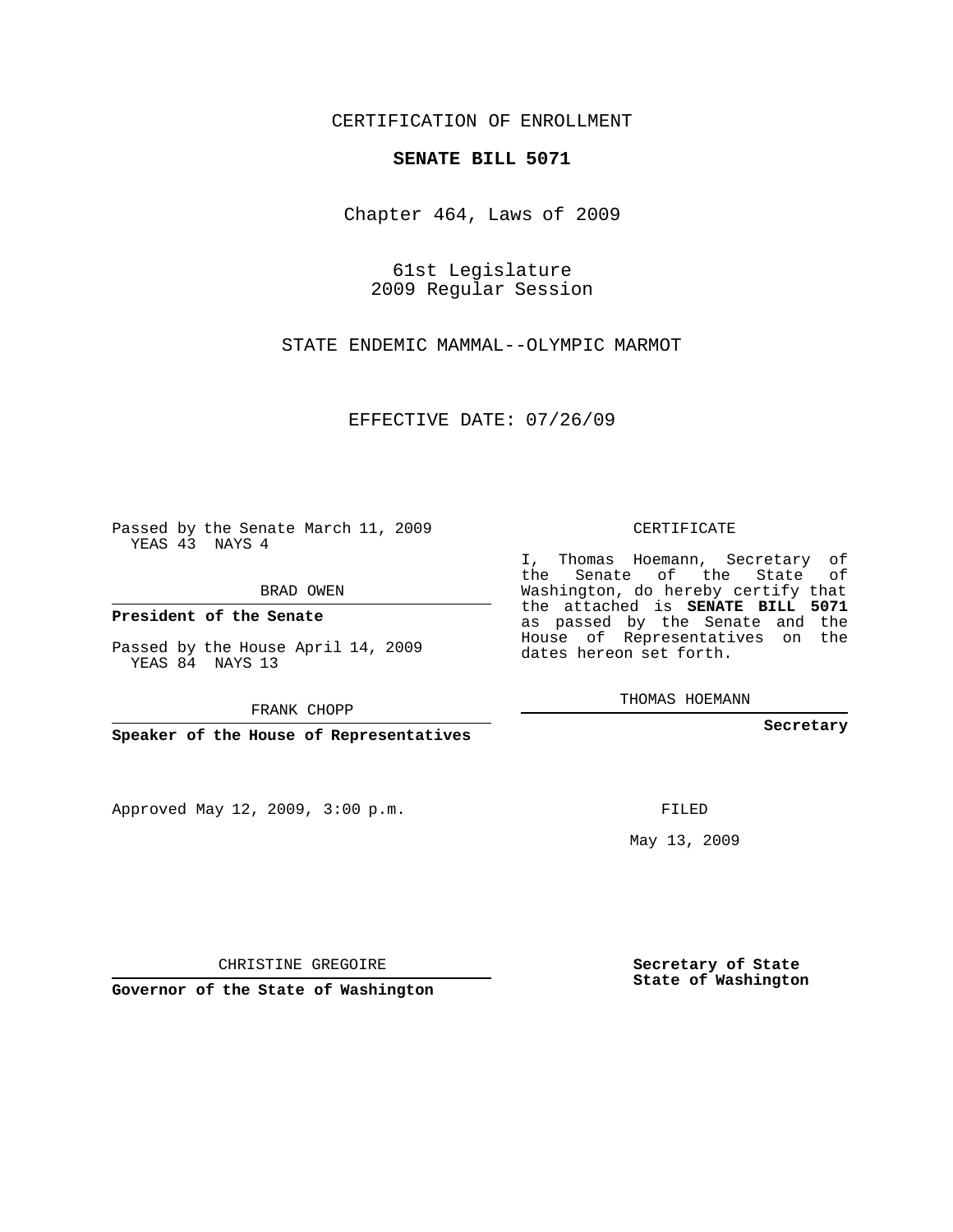## **SENATE BILL 5071** \_\_\_\_\_\_\_\_\_\_\_\_\_\_\_\_\_\_\_\_\_\_\_\_\_\_\_\_\_\_\_\_\_\_\_\_\_\_\_\_\_\_\_\_\_

\_\_\_\_\_\_\_\_\_\_\_\_\_\_\_\_\_\_\_\_\_\_\_\_\_\_\_\_\_\_\_\_\_\_\_\_\_\_\_\_\_\_\_\_\_

Passed Legislature - 2009 Regular Session

## **State of Washington 61st Legislature 2009 Regular Session**

**By** Senator Jacobsen

Read first time 01/12/09. Referred to Committee on Natural Resources, Ocean & Recreation.

 AN ACT Relating to the state endemic mammal; adding a new section to chapter 1.20 RCW; and creating a new section.

BE IT ENACTED BY THE LEGISLATURE OF THE STATE OF WASHINGTON:

 NEW SECTION. **Sec. 1.** The legislature finds that the Olympic marmot, the only endemic mammal in Washington state, should be designated as the state endemic mammal. The Olympic marmot inhabits the Olympic Peninsula in the western section of the state of Washington. Olympic marmots hibernate from September to May. During the morning and afternoon on summer days they feed and spend time sunbathing on rocks. In the evening, they return to their burrow. Olympic marmots are relatively easy to see during the summer months along Hurricane Ridge in the Olympic National Park. Olympic marmots eat herbs, grasses, and flowers. They prefer plants that are soft and easy to digest. They may also eat fruits, legumes, and insects.

15 Olympic marmots are highly social and may live in groups of over a dozen animals. Gregarious bonds are made between individuals in a family. Olympic marmots identify each other by touching noses and smelling cheeks.